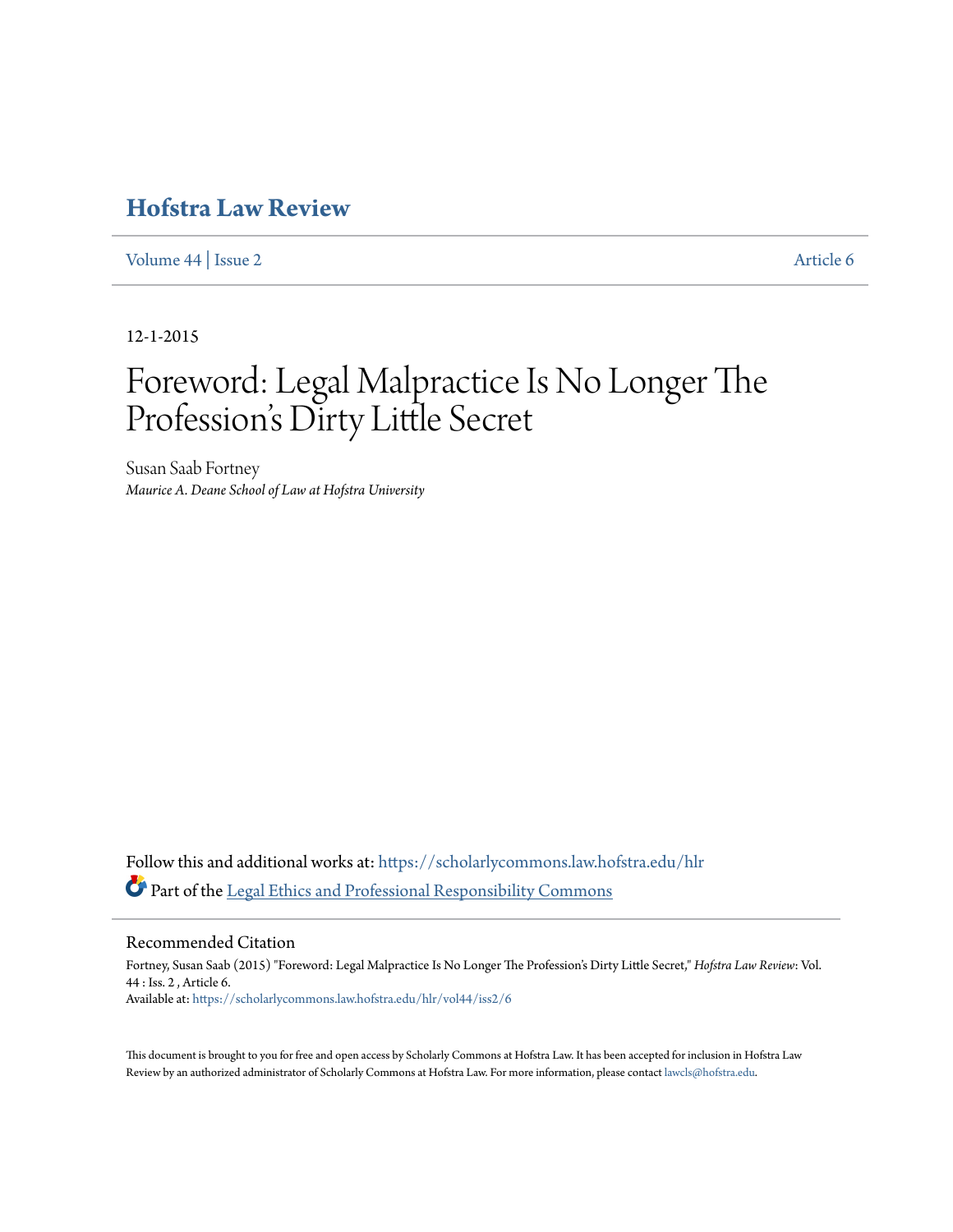### FOREWORD: **LEGAL** MALPRACTICE **IS NO LONGER** THE **PROFESSION'S** DIRTY LITTLE SECRET

#### *Susan Saab Fortney\**

In 1994, Professor Manuel R. Ramos published a law review article called, *Legal Malpractice: The Profession's Dirty Little Secret.' As* suggested **by** the title, Professor Ramos argued that legal malpractice was a "taboo subject" that has been "ignored **by** the legal profession, law schools, mandatory continuing legal education **("CLE")** programs, and even by scholarly and lay publications."<sup>2</sup> Thirty years later, legal malpractice is an ever-present threat that lawyers cannot afford to ignore.

On a daily basis we are bombarded with reports of lawyers and their firms being named in malpractice suits and disqualification matters. In fact, a daily electronic newsletter digests many of these stories.<sup>3</sup> On a typical day, the newsletter includes ten to fifteen accounts of matters in which lawyers are on the hot seat. Lawyers appear to be keenly interested in reading and talking about the fates of others. Some may be interested in learning from the misfortunes of others. Many others may think: "There, but for the grace of God, go **I."**

Despite the fact that lawyers are keenly interested in learning about legal malpractice issues, and are directly impacted **by** jurisprudential

**<sup>\*</sup>** Professor, Texas A&M University School of Law. Professor Fortney organized the April **1, 2015,** Hofstra Ethics Conference, "Lawyers as Targets: Suing, Prosecuting and Defending Lawyers." At the time of the Conference, she served as the Howard Lichtenstein Distinguished Professor of Legal Ethics at Maurice **A.** Deane School of Law at Hofstra University and Director **of** the Hofstra Institute for the Study of Legal Ethics. She thanks Peter Guinnane, the Editor-in-Chief of the *Hofstra Law Review,* and the other members of the *Hofstra Law Review* for their dedication and great work on the Conference, the related articles, and the numerous essays dedicated to Professor Monroe Freedman.

**<sup>1.</sup>** Manuel R. Ramos, *Legal Malpractice: The Profession's Dirty Little Secret, 47* **VAND.** L. REv. **1657** (1994).

*<sup>2.</sup> Id.* at *1658-59* (citations omitted).

**<sup>3.</sup>** For a window into the types of stories that are published daily, see *Legal Ethics,* LAw360, https://www.law360.com/legalethics (last visited Feb. **15, 2016).**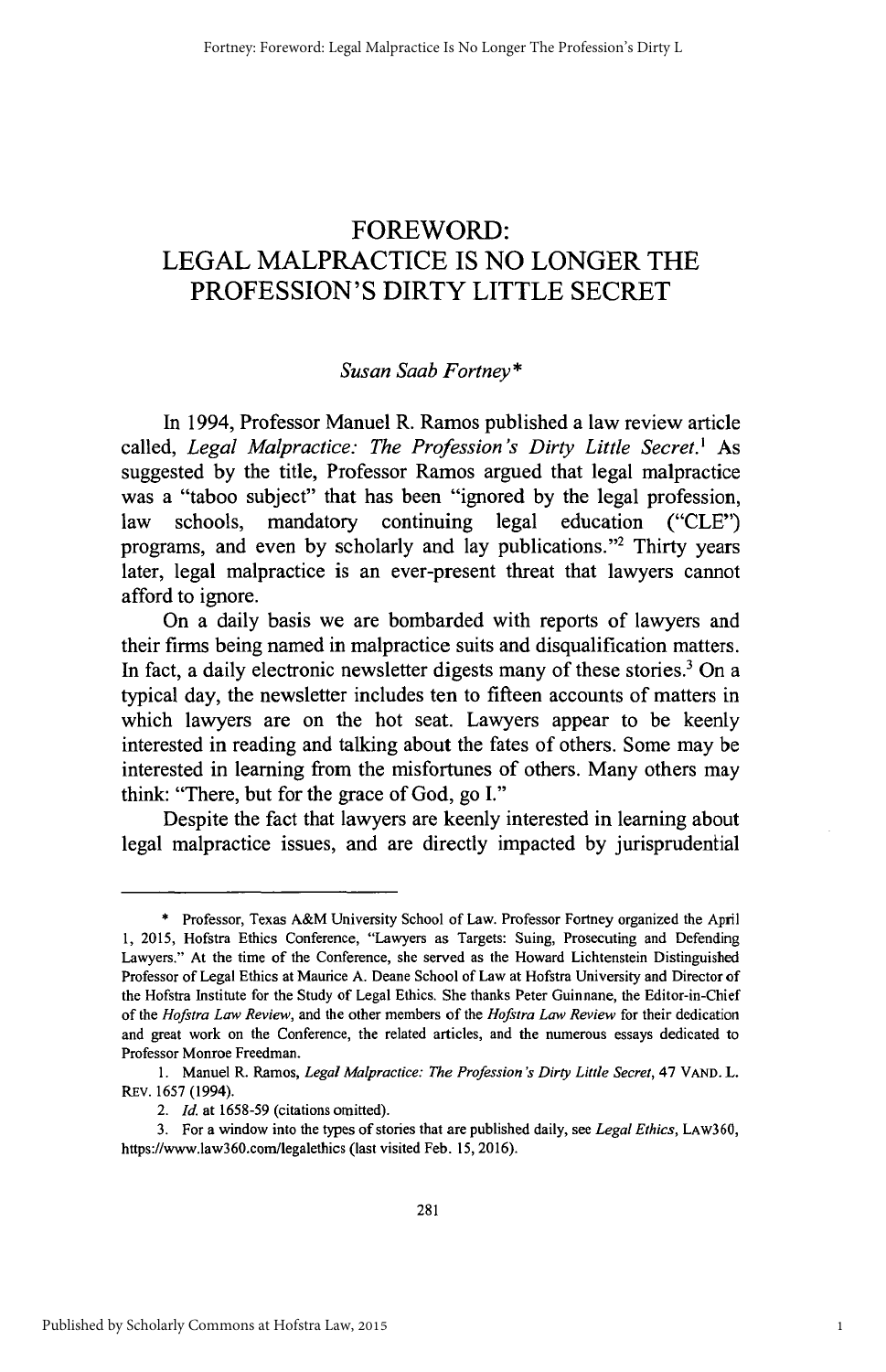#### *HOFSTRA LAW REVIEW* **282** [Vol. 44:281

developments related to professional liability claims, there is limited scholarship tackling legal malpractice topics, even when compared to the growing body of scholarship devoted to general legal ethics concerns. To help address that gap, we organized the **2015** Hofstra Ethics Conference called, "Lawyers as Targets: Suing, Prosecuting and Defending Lawyers," ("Lawyers as Targets") sponsored **by** the Institute for the Study of Legal Ethics at the Maurice **A.** Deane School of Law at Hofstra University ("Institute"). It was possible because of the generous support of the Abraham **J.** Gross **'78** Conference and Lecture Fund ("Gross Lecture Fund").

We believed that this was worthwhile because the majority of lawyers in private practice appear to be more concerned about civil liability, as opposed to disciplinary liability. Thus, the call for papers for the conference invited works examining the changing landscape of legal malpractice claims and litigation.

The Institute sponsored the conference, and the Gross Lecture Fund provided generous support for it. At the time that we organized the conference, Eric Lane, Dean and Eric **J.** Schmertz Distinguished Professor of Public Law and Public Service at the Maurice **A.** Deane School of Law at Hofstra University, and **I** planned to honor Professor Monroe H. Freedman at the **2015** Hofstra Ethics Conference. Over the last three decades, Professor Freedman, a leading authority in legal ethics, contributed to the Hofstra Ethics Conferences being regarded as a leading national forum for discussions of legal ethics. Therefore, we wanted to honor and surprise Professor Freedman **by** dedicating the **2015** conference to him. Sadly, Professor Freedman died just weeks before the conference. Nevertheless, Dean Lane dedicated the conference to Professor Freedman and opened the conference **by** announcing that the Institute will continue the biennial conferences, ethics fellowships for outstanding students interested in the study of legal ethics, publication of the *New York Legal Ethics Reporter,'* legal ethics scholars' roundtables, and other ethics programming. As stated in the announcement of the naming, the Institute will "continue to create scholarship and commentary in the tradition of Monroe, whose prolific writing never ceased to provoke us."'

<sup>4.</sup> The *New York Legal Ethics Reporter* is an electronic publication that runs legal ethics articles and commentaries of interest to New York practitioners and academics. N.Y. **LEGAL** ETHics REP., http://www.newyorklegalethics.com (last visited Feb. **15, 2016).** The publication is cosponsored **by** the **firm** of Frankfurt Kumit Klein **&** Selz **PC** and the Maurice **A.** Deane School of Law at Hofstra University. *Id.*

*<sup>5.</sup> A Tribute to Monroe H. Freedman,* HOFsTRA L., http://law.hofstra.edu/ facultyandresearch/centers/isle/tribute/index.html (last visited Feb. 15, 2016).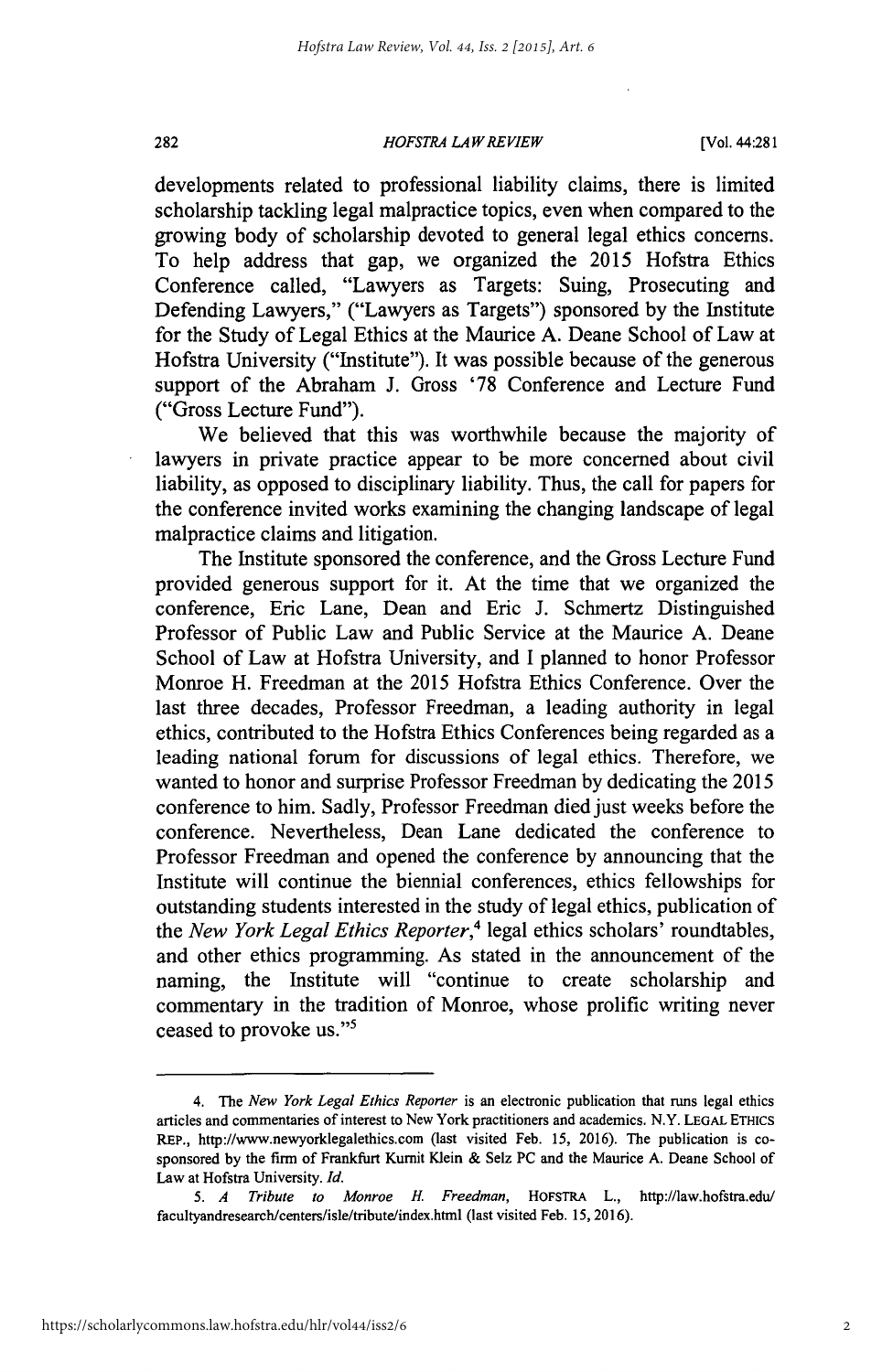#### **2015]** *FOREWORD* **283**

The naming of the Monroe H. Freedman Institute for the Study of Legal Ethics is a fitting tribute, as well. As noted **by** Professor Alan Dershowitz and others, Professor Freedman is widely recognized as a leader in the field of legal ethics, with many referring to him as the father of modern legal ethics.<sup>6</sup> Since his death, a number of academics and practitioners have written eloquently about his influence and many contributions.' At the **2016** annual meeting of the American Association of Law Professors, the Professional Responsibility and Criminal Justice Sections co-sponsored a three-hour program called, "Ethics in Criminal Practice-The Hardest Questions Today: **A** Conversation in Honor of Monroe H. Freedman." The *Hofstra Law Review* will publish articles written **by** panelists who participated in that program in its Volume 44, Issue 4. This Symposium Issue of the *Hofstra Law Review* includes three essays paying tribute to Professor Freedman. First, Stuart Rabinowitz, the President of Hofstra University, shares his perspectives on Professor Freedman as a dean, teacher, and colleague.<sup>8</sup> The second essay, written **by** Dean Eric Lane, provides personal insights relating to the influence of Professor Freedman.<sup>9</sup> Professor Roy Simon, the Emeritus Howard Lichtenstein Distinguished Professor of Legal Ethics at Hofstra Law School, contributes the third tribute piece in this Issue. Professor Simon chronicles how Professor Freedman led the effort to make Hofstra Law School one of the preeminent institutions devoted to legal ethics education, scholarship, and programming.'o

Articles written **by** the speakers at ihe Lawyers as Targets conference follow the tribute pieces. Each of the conference articles tackles a different aspect of legal malpractice and civil litigation matters in which lawyers are respondents. The first two articles examine legal malpractice in particular practice settings. In her article, *Aggregate Settlements and Attorney Liability: The Evolving Landscape, Professor* Lynn Baker examines the legal ethics and malpractice issues related to professional liability rules and the common law related to aggregate settlements.<sup>11</sup> As she points out, this rule goes to the heart of an increasing number of very large liability claims against lawyers who

*<sup>6.</sup> See* Margalit Fox, *Monroe H. Freedman, Influential Voice in Legal Ethics, Dies at 86,* N.Y. **TIMES,** Mar. 4, **2015,** at **A19.**

*<sup>7.</sup> See generally A Special Section: Monroe H. Freedman, Father of Legal Ethics-A Life of Infinite Value,* **23** PROF. **LAW.** 2 **(2015).**

**<sup>8.</sup>** Stuart Rabinowitz, *A Tribute to Monroe Freedman,* 44 HOFSTRA L. REV. **269 (2016).**

*<sup>9.</sup>* Eric Lane, *Remarks at Monroe Freedman's Memorial,* 44 HOFSTRA L. REV. **273 (2016).**

**<sup>10.</sup>** Roy Simon, *Monroe Freedman: Friends, Role Model, and Colleague,* 44 HoFSTRA L. REV. **275 (2016).**

**<sup>11.</sup>** Lynn **A.** Baker, *Aggregate Settlements and Attorney Liability: The Evolving Landscape,* 44 **HOFSTRA** L. REV. **291 (2016).**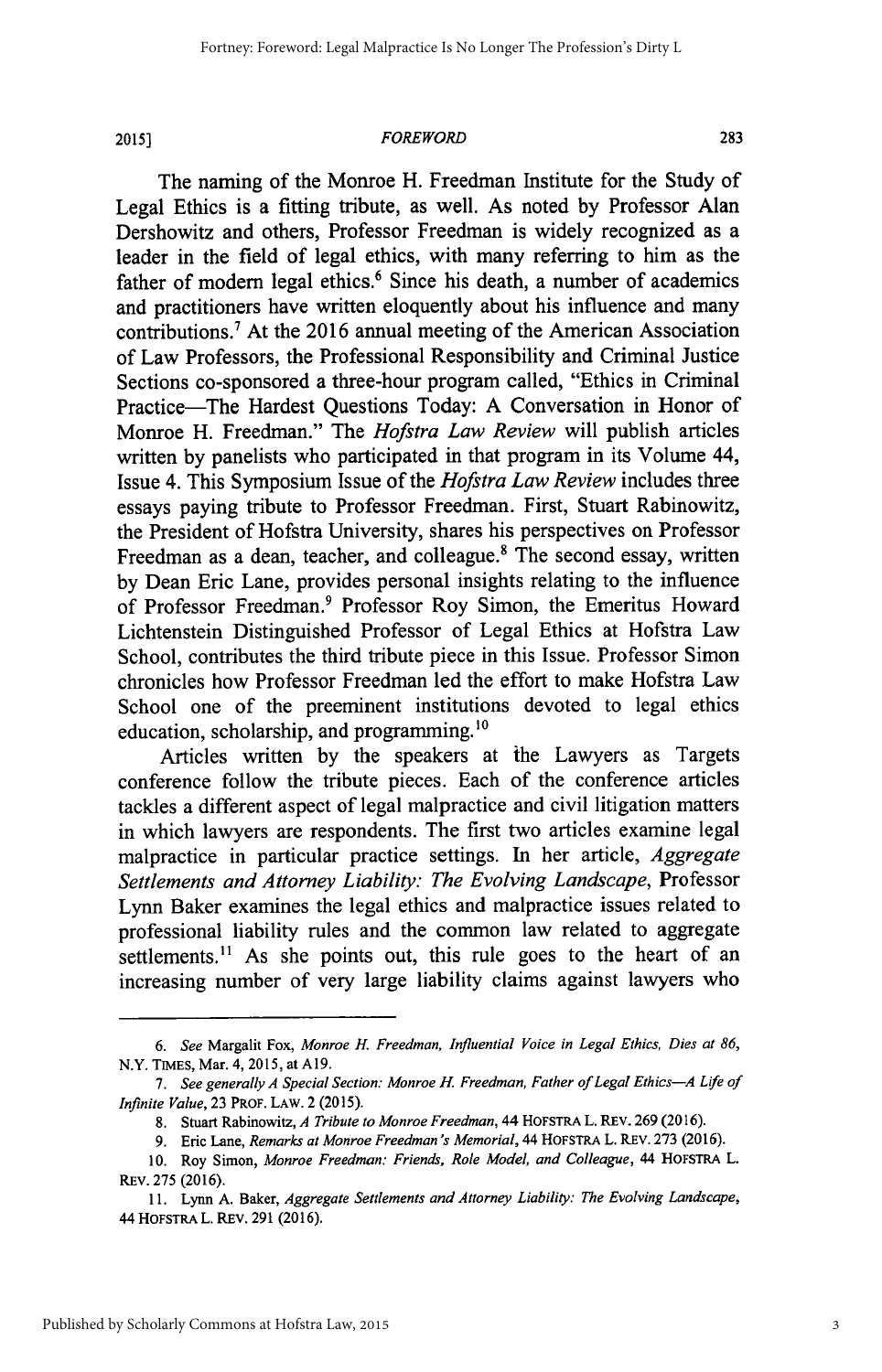#### *HOFSTRA LAW REVIEW* 284 [Vol. 44:281

represented plaintiffs who reached settlements in mass tort cases. Professor Baker discusses the genesis of the rule and its application. After dissecting the rule, she identifies additional requirements set forth *in ABA Formal Ethics Opinion 06-43812* and the American Law Institute's *Principles of the Law of Aggregate Litigation." After* examining the current interpretations of the aggregate settlement rule ("the Rule"), she offers a normative theory to "mitigate the current interpretative confusion regarding which settlements are 'aggregate settlements' and what client disclosures are mandated **by** the Rule."l<sup>4</sup>

Transactional lawyers, like litigators, can easily become targets in legal malpractice cases. Professor Vincent R. Johnson examines the liability exposure of a subgroup of lawyers who handle international business transactions. In introducing his article called *Legal Malpractice in International Business Transactions,* Professor Johnson suggests that claims involving international business transactions might be a time bomb.<sup>15</sup> Professor Johnson explains how, regardless of whether a lawyer normally represents domestic entities or represents transnational companies, lawyers face increased liability exposure when they handle business matters with international aspects. He analyzes reported legal malpractice cases involving international business transaction work and theories that could be asserted against lawyers. The discussion underscores the importance of lawyers understanding the various laws and rules related to international business transactions, including legal provisions drawn from American state and federal common law and statutes, international conventions, customary business practices, and foreign legal systems.<sup>16</sup> Given what may be staggering malpractice liability, Professor Johnson concludes **by** urging lawyers to devote attention to adopting prudent professional practices and mitigating malpractice risks.<sup>17</sup>

The next four articles in this Issue examine issues related to legal malpractice litigation. The article, *Reflections of an Ethics Expert and a Lawyer Who Retains Him,* **by** Professor Michael Hoeflich and Mr. William Skepnek, deals with legal malpractice experts.<sup>18</sup> As suggested **by** the title of their article, Professor Hoeflich and Mr. Skepnek provide

<sup>12.</sup> **ABA** Comm. on Ethics **&** Prof **I** Responsibility, Formal **Op. 06-438 (2006).**

**<sup>13.</sup>** PRINCIPLES OF THE LAW: **AGGREGATE LITIGATION** (AM. LAW **INST. 2010).**

<sup>14.</sup> *Id.* at **291.**

*<sup>15.</sup>* Vincent R. Johnson, *Legal Malpractice in International Business Transactions, 44* HOFSTRA L. REV. **325 (2016).**

*<sup>16.</sup> Id.* at **325-29.**

**<sup>17.</sup>** *Id.* at **350-51.**

**<sup>18.</sup>** Michael Hoeflich **&** William Skepnek, *Reflections of an Ethics Expert and a Lawyer Who Retains Him,* 44 HOFSTRA L. REV. **353 (2016).**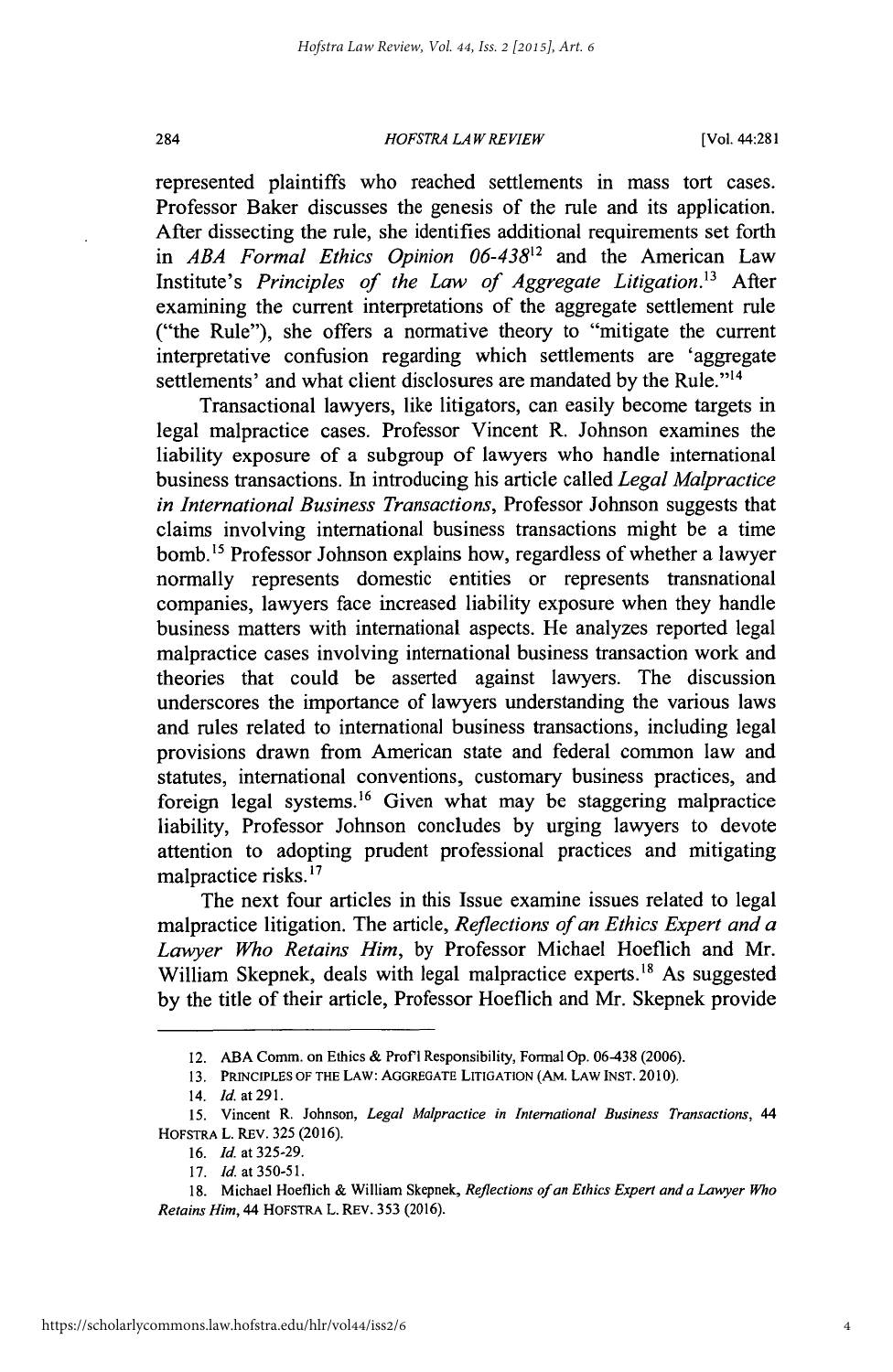#### **2015]1** *FOREWORD* **285**

different perspectives on the role and approach of experts in preventing and litigating malpractice actions. In bringing and defending a legal malpractice case, experts are normally essential to establish the standard of care unless a lawyer's "lack of care and skill is so obvious that the trier of fact can find negligence as a matter of common knowledge."<sup>19</sup> Because expert testimony can make or break a legal malpractice case, the article provides valuable insights to both lawyers who hire experts and to those who agree to serve as experts.

Professors Herbert Kritzer and Neil Vidmar consider the dynamics of the case-within-a-case feature of legal malpractice cases that requires that the plaintiff prove that she would have recovered or prevailed in the underlying matter for which the defendant-lawyer had been hired. In their article, *Lawyers on Trial: Juror Hostility in Legal Malpractice Trials,* Professors Kritzer and Vidmar consider whether jurors' hostility toward lawyers contributes to the jurors finding negligence in legal malpractice cases involving the case-within-a-case requirement.<sup>20</sup> The authors draw on the findings from a fascinating Internet experiment in which they evaluated respondents' decisions in two contexts. In the first, the tortfeasor was the defendant in an underlying tort case, such as an automobile case.<sup>21</sup> The second involved cases in which the tortfeasor being sued for malpractice was the plaintiff's lawyer in the underlying tort case. For the second set of scenarios, the respondents were told that the defendant-lawyer was not contesting the allegation that the lawyer breached some duty.<sup>22</sup> Rather, they were asked to only decide whether the original tortfeasors in the underlying cases had been negligent or what damages were due the plaintiff or both.<sup>23</sup> This approach was designed to test the following hypotheses: **(1)** juries are more likely to find for the plaintiff when the defendant who will have to pay any damages is the plaintiff's former lawyer; and (2) juries award more in damages when the defendant is the plaintiff's former lawyer.<sup>24</sup> Based on the study results, each involving different underlying cases (automobile accident, products liability, and medical malpractice), the researchers only found clear support for hypotheses in the premises liability case.<sup>25</sup>

**<sup>19.</sup> SUSAN SAAB FORTNEY & VINCENT** R. **JOHNSON, LEGAL MALPRACTICE LAW: PROBLEMS AND PREVENTION 77 (2d** ed. **2015)** (quoting Television Cap. Corp. v. Paxson Comme'n Corp., 894 **A.2d** 461, 469 **(D.C. 2006)).**

<sup>20.</sup> Herbert Kritzer **&** Neil Vidmar, *Lawyers on Trial: Juror Hostility in Legal Malpractice Trials,* 44 HOFSTRA L. REV. **375 (2016).**

<sup>21.</sup> *Id.* at **383.**

<sup>22.</sup> *Id.*

**<sup>23.</sup>** *Id.*

<sup>24.</sup> *Id*

**<sup>25.</sup>** *Id* at **397** (describing the difference between the amounts awarded in the experimental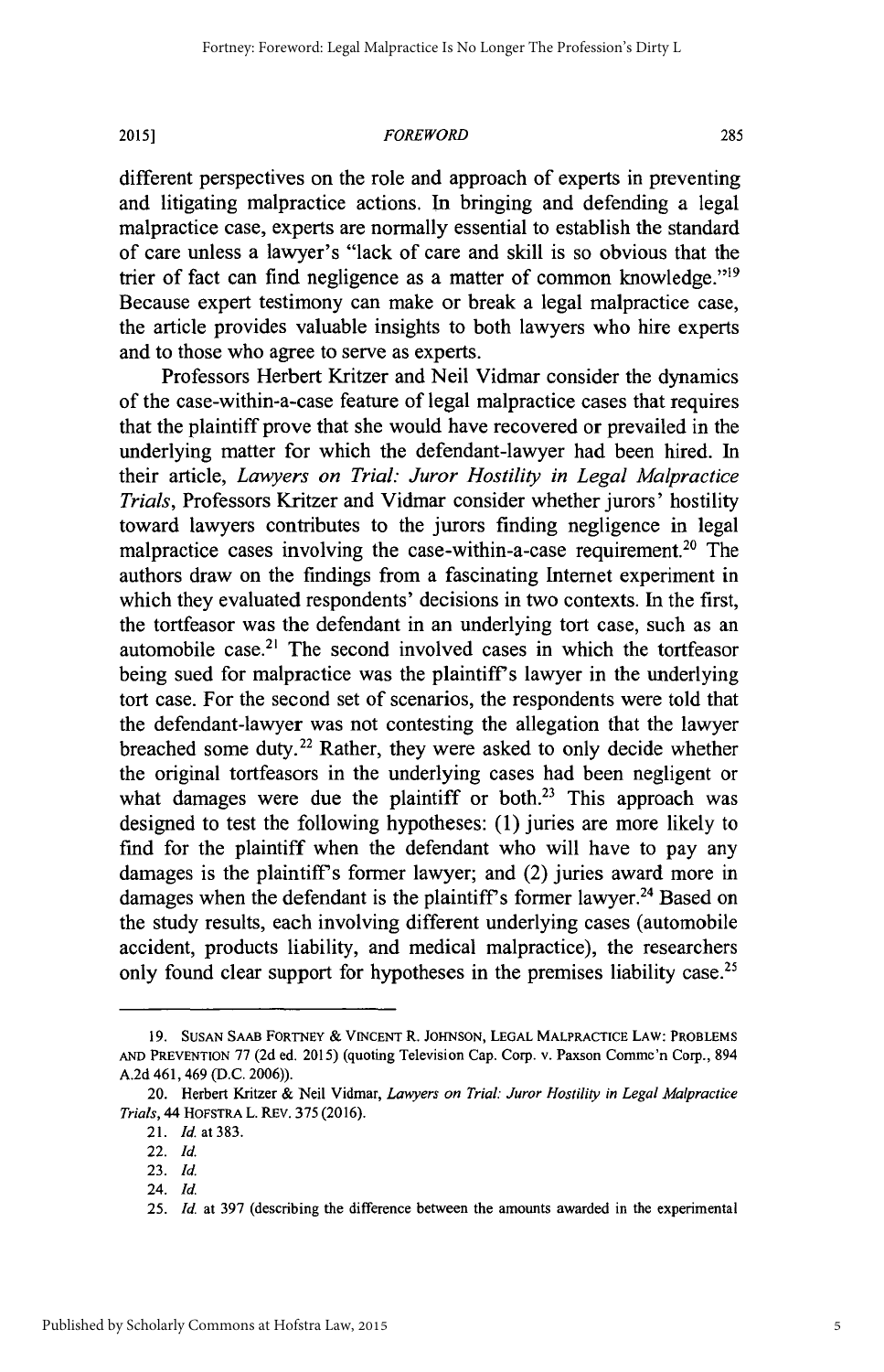#### *HOFSTRA LA WREVIEW* **286** [Vol. 44:281

Although the findings may suggest some hostility toward lawyers generally, the authors did not believe that the findings supported the conclusion that jurors wanted to punish lawyers.<sup>26</sup> The article points to the value of not merely accepting commonly-held notions about jurors' views of lawyers, but rather to devoting more time and resources to gathering reliable data, including information from juror simulation studies. Such information can be used **by** plaintiffs' lawyers evaluating whether to bring and try cases, and **by** the lawyers and insurers defending malpractice claims.

Once sued, lawyers must carefully decide the best course of action to defend against a malpractice claim. In addition to denying liability and attempting to demonstrate that the plaintiff has failed to meet the burden of proof, a defendant may rely on affirmative defenses. In her article, *The Litigation Privilege: Its Place in Contemporary Jurisprudence,* Professor Louise Hill examines the justification and reach of the litigation privilege.<sup>27</sup> She also analyzes cases where the privilege has been asserted, as well as situations when the defendantlawyer could have been more successful had the lawyer asserted the privilege. Because the litigation privilege can play a key role in the defense of claims asserted **by** litigation adversaries, Professor Hill's article advances the understanding of when litigators can zealously represent their clients and still have immunity for litigation-related statements and conduct.<sup>28</sup>

In legal ethics and malpractice circles, there is also uncertainty and confusion created **by** the interplay of the provisions of Rule **1.6** and Rule 4.1 of the **ABA** *Model Rules of Professional Conduct ("Model Rules").* Peter R. Jarvis and Trisha M. Rich analyze these rules in *The Law of Unintended Consequences: Whether and When Mandatory Disclosure Under Model Rule 4.1(b) Trumps Discretionary Disclosure Under Model Rule*  $1.6(b)$ *.<sup>29</sup>* Although the interplay of the rules can be circuitous, Mr. Jarvis and Ms. Rich do an outstanding **job** of dissecting the language of the two rules and suggesting interpretations that reconcile the two rules. In addition to considering the disciplinary consequences, they also help the reader understand the very serious

and the control condition as "modest").

**<sup>26.</sup>** *Id.*

**<sup>27.</sup>** Louise Lark Hill, *The Litigation Privilege: Its Place in Contemporary Jursprudence, 44* HOFSTRA L. **REV.** 401 **(2016).**

**<sup>28.</sup>** *Id.* at 402-08; *see also* FORTNEY **&** *JOHNSON, supra* note **19,** at 242-44 (reviewing different jurisdictional approaches to applying the litigation privilege).

**<sup>29.</sup>** Peter R. Jarvis **&** Tricia M. Rich, *The Law of Unintended Consequences: Whether and When Mandatory Disclosure Under Model Rule 4.1(b) Trumps Discretionary Disclosure Under Model Rule 1.6(b), 44* HOFSTRA L. REv. 421 **(2016).**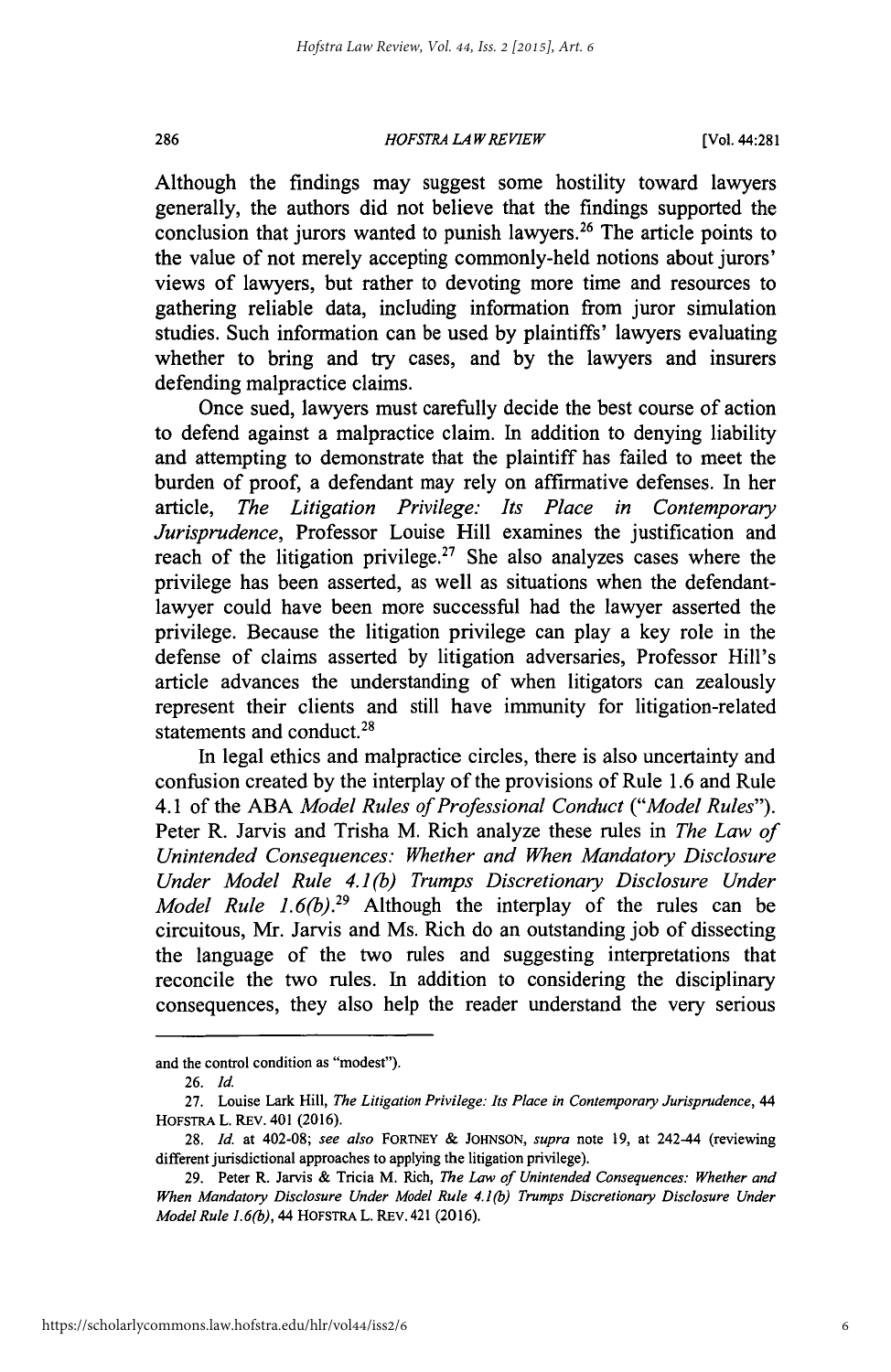**2015]** FOREWORD **287**

malpractice consequences if Rule 4.1 is interpreted broadly as turning discretionary disclosures into mandatory ones.<sup>30</sup> Understanding this possibility, they make a compelling argument for amending disciplinary rules to eliminate the risk that a lawyer could be held civilly liable for not making disclosures to a non-client when the disclosure is discretionary under the applicable confidentiality rule.<sup>31</sup>

Another malpractice-related concern that merits clarification is the question of when a lawyer has a duty to report the lawyer's own malpractice to a client. In a **2009** law review article, Professor Benjamin P. Cooper examined a lawyer's ethical duty to report his own malpractice to a client.<sup>32</sup> In his article published in this Issue, *When Clients Sue Their Lawyers for Failing to Report Their Own Malpractice,* Professor Cooper turns to the civil liability exposure for lawyers who fail to report their malpractice to their clients.<sup>33</sup> Distinguishing breach of fiduciary duty and negligence claims, Professor Cooper persuasively reasons why clients should be able to obtain fee forfeitures when their lawyer breaches the fiduciary duty of loyalty **by** failing to report to the client the lawyer's own malpractice. The lack of clarity regarding when lawyers have a duty to report has created confusion for both lawyers and clients. Professor Cooper advances our understanding of how the fiduciary nature of the attorney-client relationship should compel lawyers to put clients' interests before their own when it comes to disclosing the lawyer's own malpractice.

Around the United States, persons injured **by** legal malpractice are often left without a remedy. Legal malpractice cases are frequently expensive and difficult to try. The amount of damages may not be large enough to persuade a plaintiff's attorney to represent the injured person on a contingent fee basis. Even when the damages are large enough, a malpractice case may not be pursued if there are limited assets or insurance to cover a judgment or settlement. When malpractice cases are brought, various legal rules work to the advantage of the defendantlawyer.<sup>34</sup> As a result, a traditional legal malpractice action may provide little compensation to those harmed **by** lawyer malpractice. As an alternative to our current liability regime for malpractice claims,

7

*<sup>30.</sup> Id.* at 431-37.

**<sup>3</sup>***1. Id.*

**<sup>32.</sup>** Benjamin P. Cooper, *The Lawyer's Duty to Inform His Client ofHis Own Malpractice, <sup>61</sup>* **BAYLOR** L. REV. **174, 180-88 (2009).**

**<sup>33.</sup>** Benjamin P. Cooper, *When Clients Sue Their Lawyers for Failing to Report Their Own Malpractice,* 44 **HOFSTRA** L. REV. 441 **(2016).**

*<sup>34.</sup> See* Benjamin H. Barton, *Do Judges Systematically Favor the Interests of the Legal Profession?,* **59 ALA.** L. REV. 453, 491-503 **(2008)** (discussing a number of common law and procedural rules that benefit defendants in legal malpractice actions).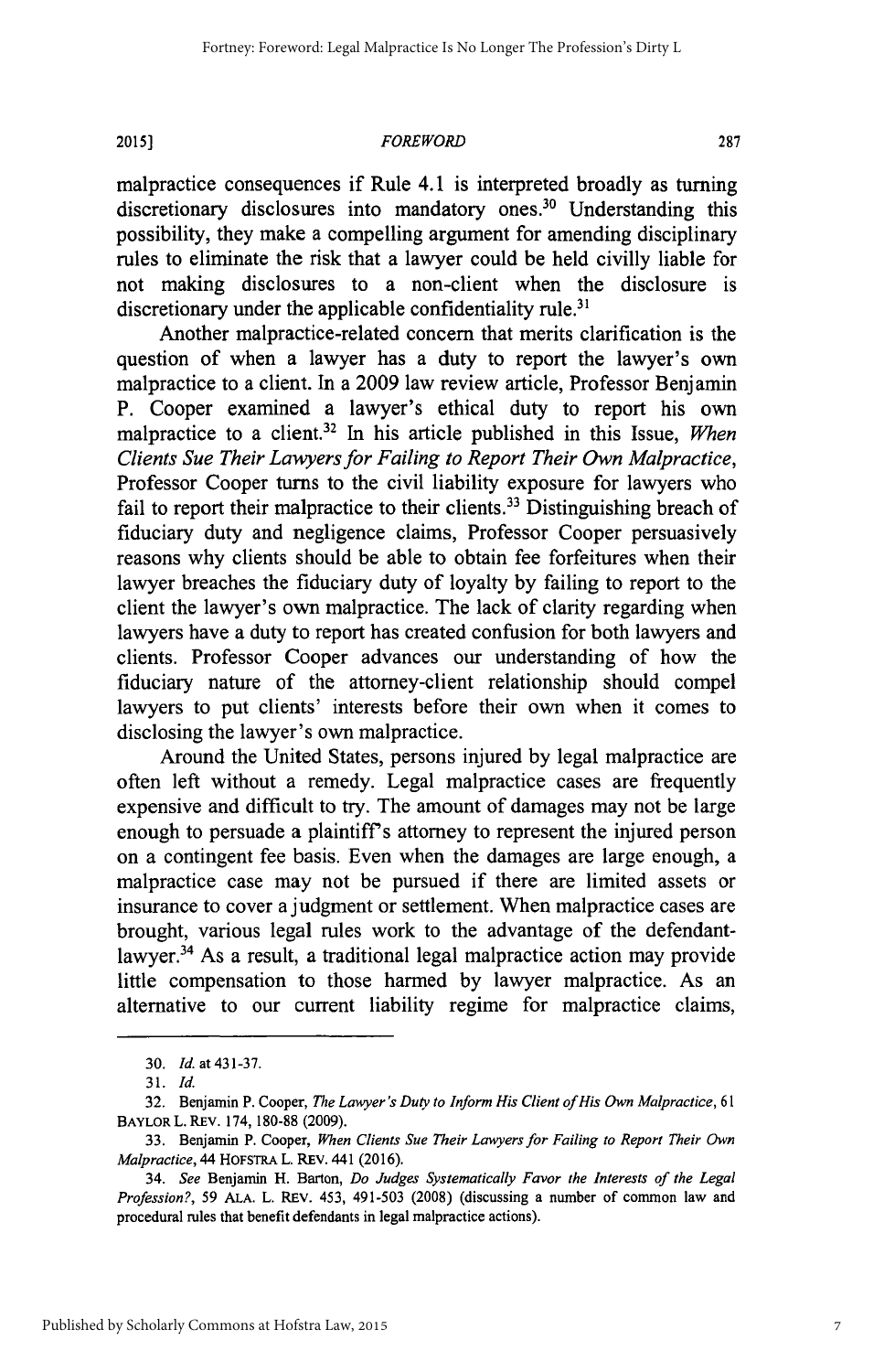#### *HOFSTRA LAW REVIEW* **288** [Vol. 44:281

Professor Melissa Mortazavi, in her article, *A No-Fault Remedy for Legal Malpractice?,* explores a no-fault approach to adjusting legal malpractice claims.<sup>35</sup> Professor Mortazavi draws on the experience of no-fault regimes in other contexts to argue implementation of such a system for select types of legal malpractice claims. Her creative approach should inspire others to rethink the traditional approaches and to consider new possibilities that may be more efficient and fairer to both injured persons and alleged tortfeasors.

In addition to being named as defendants in legal malpractice suits, lawyers commonly are targets in motions to disqualify counsel. On many different levels, responding to disqualification motions can be very costly. As James B. Kobak, Jr. notes in his article, *Dealing with Conflicts and Disqualification Risk Professionally,* the serious consequences of disqualification motions go beyond the fact of disqualification itself.<sup>36</sup> In his article, Mr. Kobak provides a balanced and scholarly, yet practical, discussion of the common bases for disqualification motions. He astutely analyzes the recent court decisions, using a helpful framework for recognizing the types of conflicts that provide a basis for disqualification motions. Anyone dealing with a disqualification motion would be well-advised to consult Mr. Kobak's thoughtful article. Finally, jurists and policy makers should seriously consider his recommendations on limiting the concurrent conflict and imputation rules.

The final contribution to this Issue is Professor Benjamin H. Barton's article, *Some Early Thoughts on Liability Standards for Online Providers of Legal Services."* As suggested **by** its title, the article considers the liability of online providers of legal services and the issues that courts will face if and when these lawsuits arise. In considering possible lawsuits against online providers, Professor Barton discusses four possible legal regimes that might apply to such actions: legal malpractice, products liability, negligence, and breach of contract. After discussing each area, he predicts that courts will apply the legal malpractice standard of a "reasonable lawyer," but will not import the procedural and causation protection that lawyers enjoy in legal malpractice actions.

**<sup>35.</sup>** Melissa Mortazavi, *A No-Fault Remedy for Legal Malpractice?,* 44 HOFSTRA L. REV. 471 **(2016).**

**<sup>36.</sup>** James B. Kobak, Jr., *Dealing with Conflicts and Disqualification Risk Professionally, 44* **HOFSTRA L.** REV. 497 **(2016).**

**<sup>37.</sup>** Benjamin H. Barton, *Some Early Thoughts on Liability Standards for Online Providers of Legal Services,* 44 HoFSTRA L. REV. *541* **(2016).**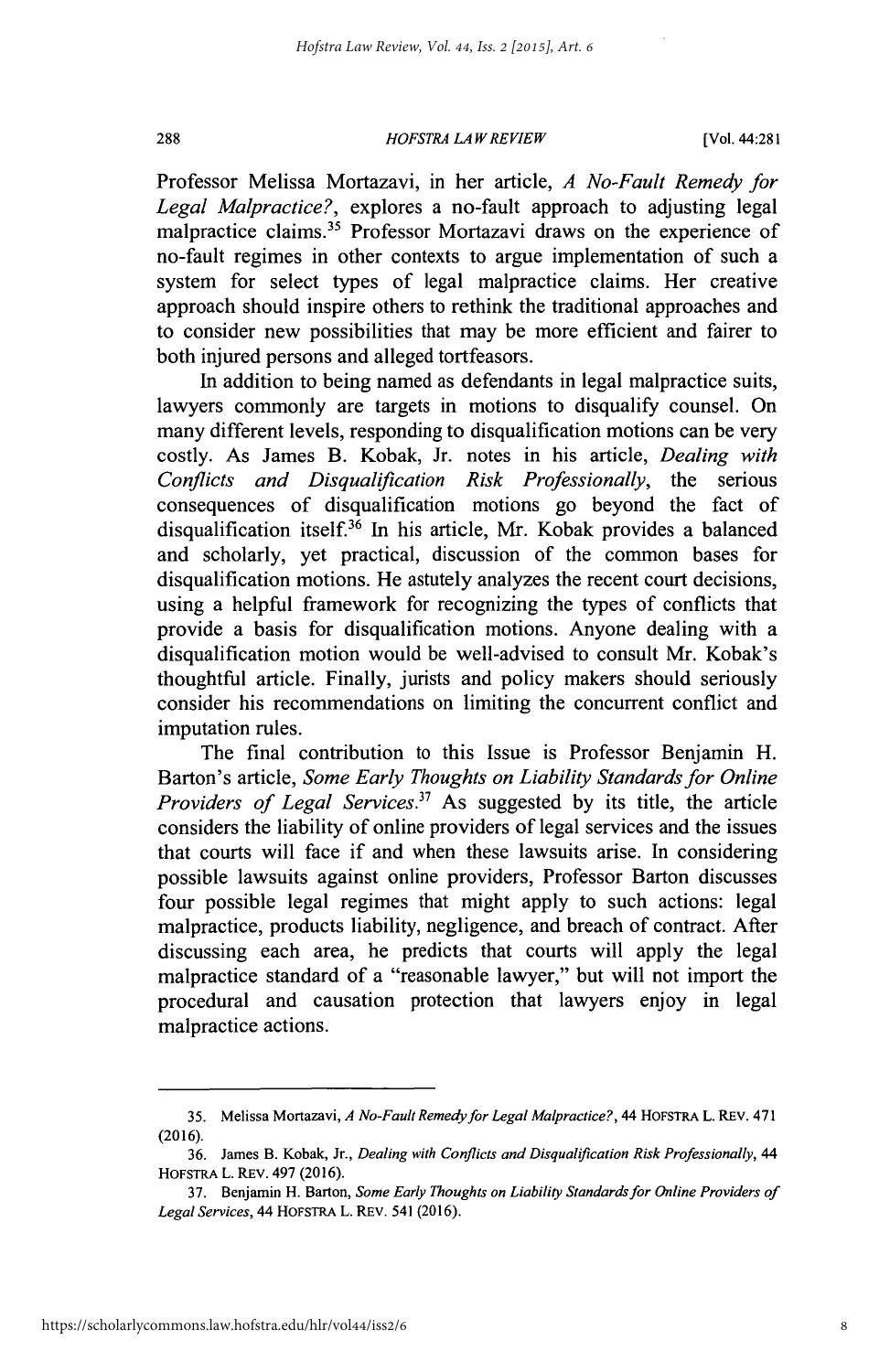#### **2015]** *FOREWORD* **289**

Thanks to the Gross Lecture Fund for supporting the conference, "Lawyers as Targets: Suing, Defending and Prosecuting Lawyers." Thanks to the authors for their valuable contributions. And finally, thank you to the late Professor Monroe H. Freedman for his leadership in spearheading the Hofstra Ethics Conferences and for his enduring inspiration.